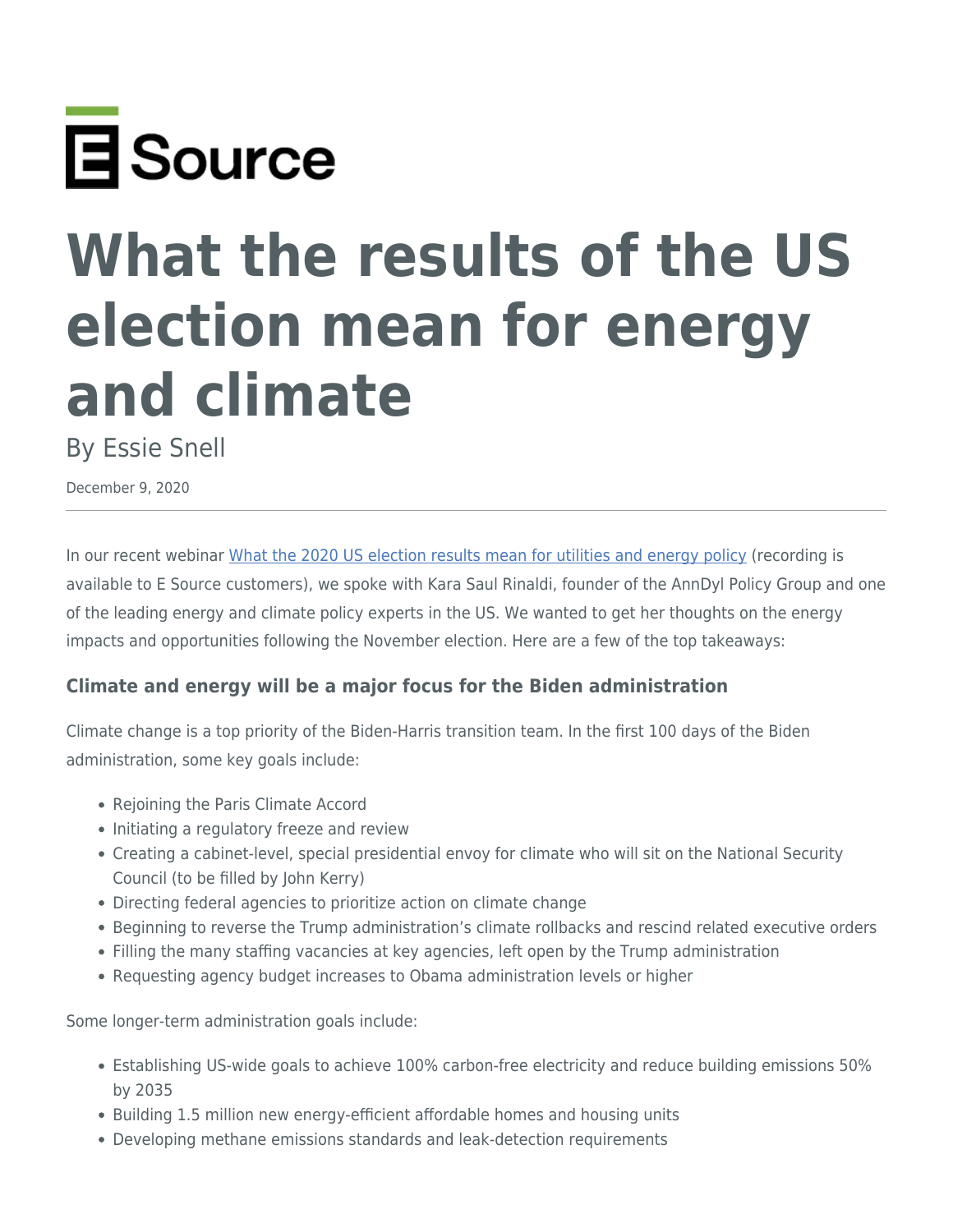- Establishing a technology-neutral Energy Efficiency and Clean Electricity Standard (EECES), which would essentially comprise combined national energy-efficiency resource and renewable portfolio standards that would scale up best practices from state-level clean energy standards
- Creating a new Advanced Research Projects Agency on Climate (ARPA-C) to promote affordable, innovative technologies to help America achieve a 100% clean-energy target, including for zero net energy buildings and grid-scale storage
- Increasing and expanding grid-modernization initiatives
- Supporting efforts to adopt carbon pricing

Although many of these goals are ultimately dependent on a supportive Congress for success, they nonetheless present opportunities for innovative utilities that are focused on decarbonization, increased adoption of renewables, grid modernization, support for low-income customers, workforce development, and energy equity.

## **A divided Congress will pose challenges for major legislation**

Control of the Senate will be decided by the upcoming Georgia runoff elections in January. If both Senate races go to Democratic candidates, the Senate would be split 50/50 between Democrats and Republicans, and vice president Kamala Harris would be able to cast a tie-breaking vote, giving Democrats a narrow majority. A more likely scenario, however, is that Republicans continue to maintain control of the Senate. In that case, Joe Biden would be the first president in 32 years to come into office without control of Congress, making it difficult to pass ambitious legislation without strong bipartisan support. If Republicans maintain Senate control, utilities should temper expectations about the passage of major legislative overhauls, carbon taxes, or sweeping spending packages in the vein of the American Recovery and Reinvestment Act of 2009 (ARRA)—at least until the mid-term election cycle in 2022.

## **The Biden administration has multiple avenues to effect change**

Even under a divided Congress, the Biden administration can effect change through several key approaches. Here are some examples of the kinds of action the administration may take through executive orders, regulatory changes, or congressional legislation, and the expected timeline for such actions.

#### **Executive orders: Immediate**

- Rejoin the Paris Climate Accord
- Implement climate sanctions and tariffs
- Ban fossil-fuel exports
- Direct agencies to prioritize actions on climate change

#### **Regulatory changes: 3 to 12 months**

Enact a Federal Reserve and US Securities and Exchange Commission regulation to restrict access to low-cost capital for the fossil-fuel industry and require public companies to disclose their climate risk